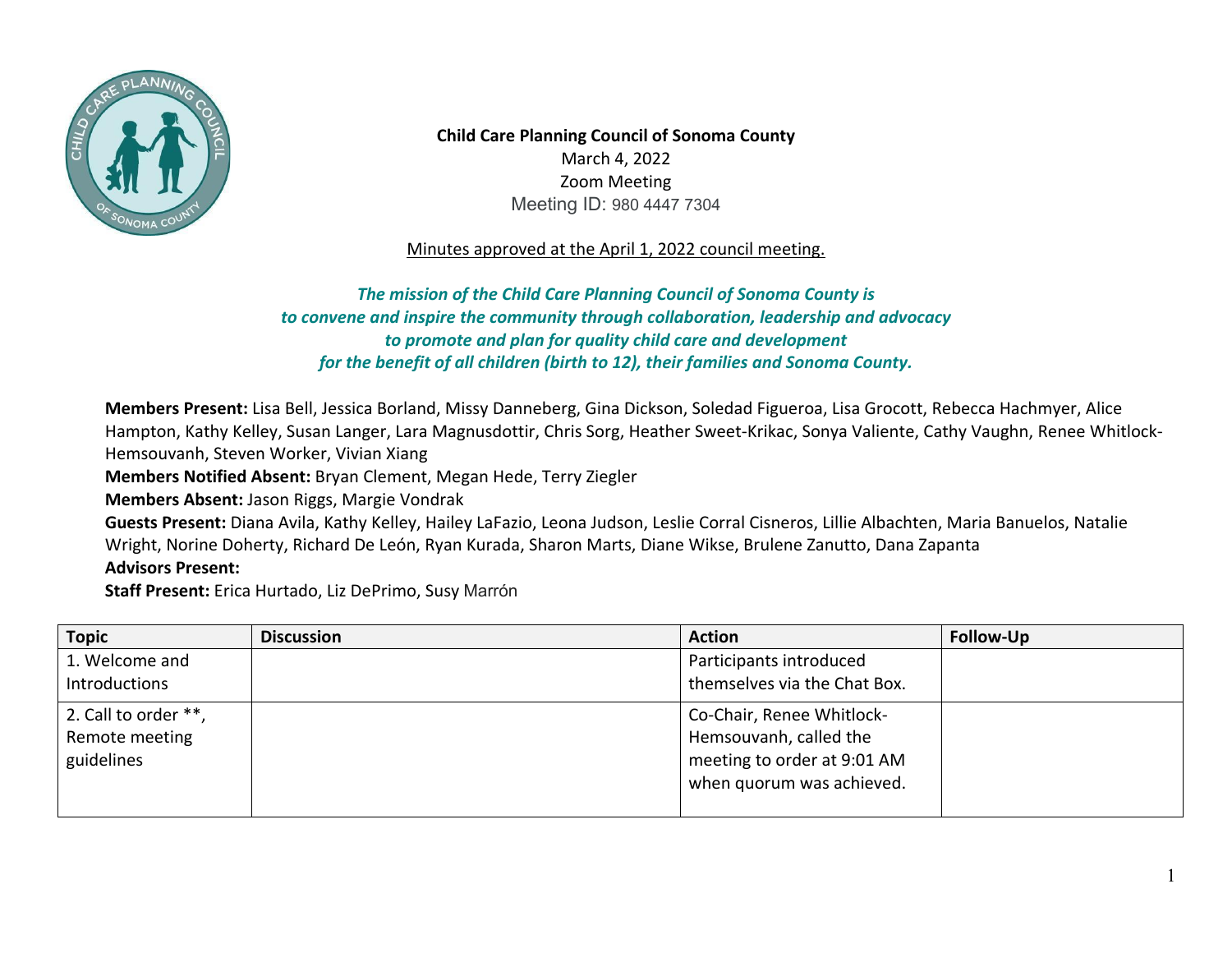| <b>Topic</b>          | <b>Discussion</b> | <b>Action</b>                   | Follow-Up |
|-----------------------|-------------------|---------------------------------|-----------|
|                       |                   | A motion to call the meeting to |           |
|                       |                   | order was made by Cathy         |           |
|                       |                   | Vaughn.                         |           |
|                       |                   | The motion was seconded by      |           |
|                       |                   | Susan Langer.                   |           |
|                       |                   | <b>AYES: 15</b>                 |           |
|                       |                   | NAYS: 0                         |           |
|                       |                   | ABSTAIN: 0                      |           |
|                       |                   | <b>ABSENT: 8</b>                |           |
|                       |                   |                                 |           |
| 3. Approval           |                   | A motion to approve the         |           |
| of/Revisions to       |                   | agenda with the change of       |           |
| Agenda**              |                   | facilitator from Rebecca        |           |
|                       |                   | Hachmyer to Renee Whitlock-     |           |
|                       |                   | Hemsouvanh was made by Lara     |           |
|                       |                   | Magnusdottir.                   |           |
|                       |                   | The motion was seconded by      |           |
|                       |                   | Soledad Figueroa.               |           |
|                       |                   |                                 |           |
|                       |                   | The agenda was approved by a    |           |
|                       |                   | roll call vote.                 |           |
|                       |                   |                                 |           |
|                       |                   | <b>AYES: 15</b>                 |           |
|                       |                   | NAYS: 0                         |           |
|                       |                   | ABSTAIN: 0                      |           |
|                       |                   | <b>ABSENT: 8</b>                |           |
| 4. Consent Calendar** |                   | A motion to approve the         |           |
| a. CCPC Meeting       |                   | consent calendar was made by    |           |
| Minutes of 2/4/22     |                   | Jessica Borland.                |           |
| b. AB 361: Brown Act  |                   |                                 |           |
| Teleconferencing/V    |                   |                                 |           |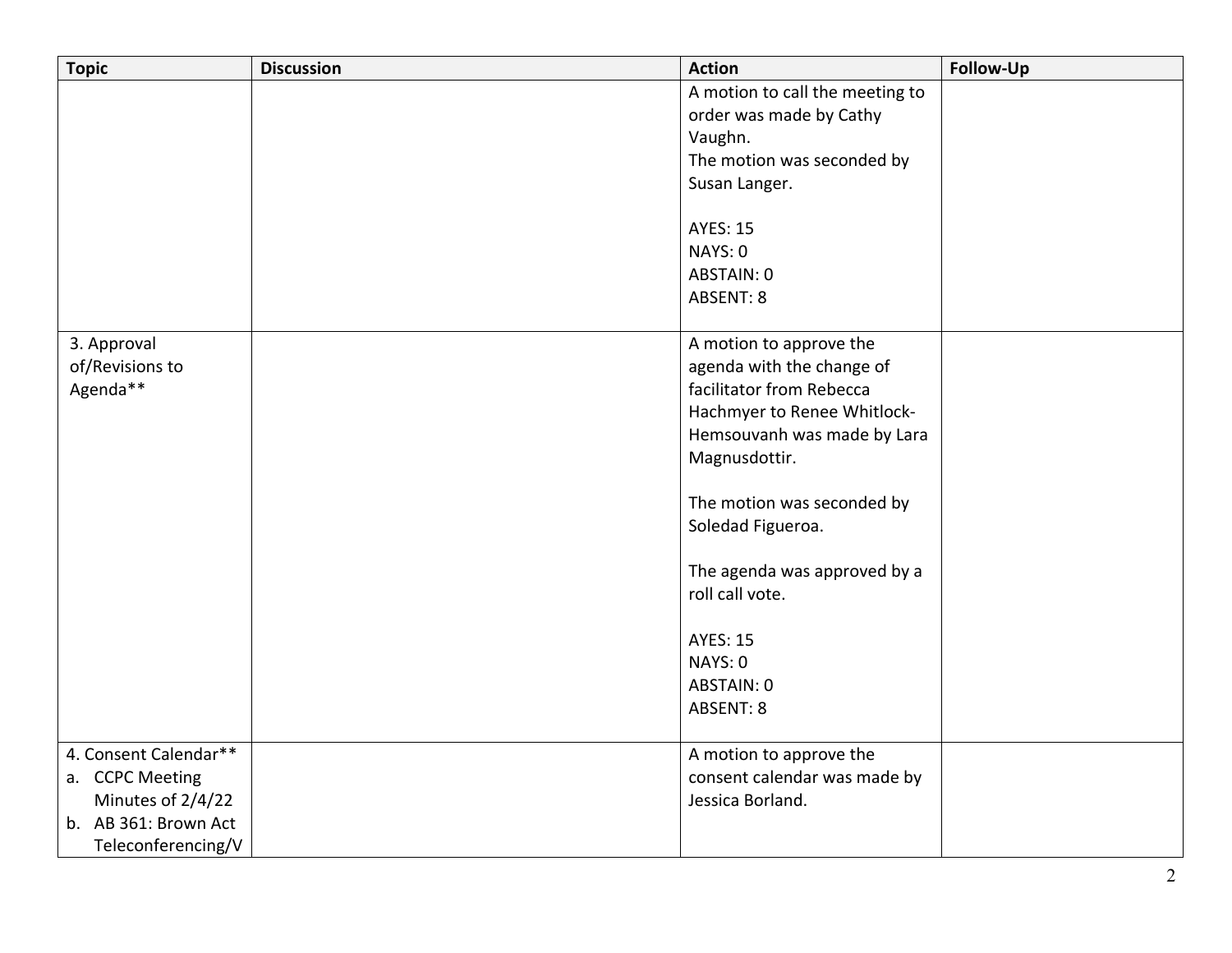| <b>Topic</b>             | <b>Discussion</b>                                                                                                                                                                                                                                                                                                                                                                                                                                                                                                                                                                                                                                                                                                                                                                                                                                                                                                                                              | <b>Action</b>                      | Follow-Up                                                                                      |
|--------------------------|----------------------------------------------------------------------------------------------------------------------------------------------------------------------------------------------------------------------------------------------------------------------------------------------------------------------------------------------------------------------------------------------------------------------------------------------------------------------------------------------------------------------------------------------------------------------------------------------------------------------------------------------------------------------------------------------------------------------------------------------------------------------------------------------------------------------------------------------------------------------------------------------------------------------------------------------------------------|------------------------------------|------------------------------------------------------------------------------------------------|
| irtual Meeting           |                                                                                                                                                                                                                                                                                                                                                                                                                                                                                                                                                                                                                                                                                                                                                                                                                                                                                                                                                                | The motion was seconded by         |                                                                                                |
| Requirements/            |                                                                                                                                                                                                                                                                                                                                                                                                                                                                                                                                                                                                                                                                                                                                                                                                                                                                                                                                                                | Chris Sorg.                        |                                                                                                |
| Determination to         |                                                                                                                                                                                                                                                                                                                                                                                                                                                                                                                                                                                                                                                                                                                                                                                                                                                                                                                                                                |                                    |                                                                                                |
| continue to hold         |                                                                                                                                                                                                                                                                                                                                                                                                                                                                                                                                                                                                                                                                                                                                                                                                                                                                                                                                                                | The motion passed by a roll call   |                                                                                                |
| future Council           |                                                                                                                                                                                                                                                                                                                                                                                                                                                                                                                                                                                                                                                                                                                                                                                                                                                                                                                                                                | vote.                              |                                                                                                |
| <b>Meetings Via</b>      |                                                                                                                                                                                                                                                                                                                                                                                                                                                                                                                                                                                                                                                                                                                                                                                                                                                                                                                                                                | <b>AYES: 15</b>                    |                                                                                                |
| Teleconferencing         |                                                                                                                                                                                                                                                                                                                                                                                                                                                                                                                                                                                                                                                                                                                                                                                                                                                                                                                                                                |                                    |                                                                                                |
|                          |                                                                                                                                                                                                                                                                                                                                                                                                                                                                                                                                                                                                                                                                                                                                                                                                                                                                                                                                                                |                                    |                                                                                                |
|                          |                                                                                                                                                                                                                                                                                                                                                                                                                                                                                                                                                                                                                                                                                                                                                                                                                                                                                                                                                                |                                    |                                                                                                |
|                          |                                                                                                                                                                                                                                                                                                                                                                                                                                                                                                                                                                                                                                                                                                                                                                                                                                                                                                                                                                |                                    |                                                                                                |
| 5. Hot Topic             | Renee Whitlock-Hemsouvanh presented the latest CA                                                                                                                                                                                                                                                                                                                                                                                                                                                                                                                                                                                                                                                                                                                                                                                                                                                                                                              |                                    | Susy will assess if a Q&A                                                                      |
| <b>Presentation: ECE</b> |                                                                                                                                                                                                                                                                                                                                                                                                                                                                                                                                                                                                                                                                                                                                                                                                                                                                                                                                                                |                                    | session for ELC providers and                                                                  |
| <b>News</b>              |                                                                                                                                                                                                                                                                                                                                                                                                                                                                                                                                                                                                                                                                                                                                                                                                                                                                                                                                                                |                                    | operators on the topic of the                                                                  |
|                          |                                                                                                                                                                                                                                                                                                                                                                                                                                                                                                                                                                                                                                                                                                                                                                                                                                                                                                                                                                |                                    | Child Care and Development                                                                     |
|                          |                                                                                                                                                                                                                                                                                                                                                                                                                                                                                                                                                                                                                                                                                                                                                                                                                                                                                                                                                                |                                    | Infrastructure Grant Program                                                                   |
|                          |                                                                                                                                                                                                                                                                                                                                                                                                                                                                                                                                                                                                                                                                                                                                                                                                                                                                                                                                                                |                                    |                                                                                                |
|                          |                                                                                                                                                                                                                                                                                                                                                                                                                                                                                                                                                                                                                                                                                                                                                                                                                                                                                                                                                                |                                    |                                                                                                |
|                          |                                                                                                                                                                                                                                                                                                                                                                                                                                                                                                                                                                                                                                                                                                                                                                                                                                                                                                                                                                |                                    |                                                                                                |
|                          |                                                                                                                                                                                                                                                                                                                                                                                                                                                                                                                                                                                                                                                                                                                                                                                                                                                                                                                                                                |                                    |                                                                                                |
|                          |                                                                                                                                                                                                                                                                                                                                                                                                                                                                                                                                                                                                                                                                                                                                                                                                                                                                                                                                                                |                                    |                                                                                                |
|                          |                                                                                                                                                                                                                                                                                                                                                                                                                                                                                                                                                                                                                                                                                                                                                                                                                                                                                                                                                                |                                    | group.                                                                                         |
|                          |                                                                                                                                                                                                                                                                                                                                                                                                                                                                                                                                                                                                                                                                                                                                                                                                                                                                                                                                                                |                                    |                                                                                                |
|                          |                                                                                                                                                                                                                                                                                                                                                                                                                                                                                                                                                                                                                                                                                                                                                                                                                                                                                                                                                                |                                    |                                                                                                |
|                          |                                                                                                                                                                                                                                                                                                                                                                                                                                                                                                                                                                                                                                                                                                                                                                                                                                                                                                                                                                |                                    |                                                                                                |
|                          |                                                                                                                                                                                                                                                                                                                                                                                                                                                                                                                                                                                                                                                                                                                                                                                                                                                                                                                                                                |                                    |                                                                                                |
|                          |                                                                                                                                                                                                                                                                                                                                                                                                                                                                                                                                                                                                                                                                                                                                                                                                                                                                                                                                                                |                                    |                                                                                                |
|                          |                                                                                                                                                                                                                                                                                                                                                                                                                                                                                                                                                                                                                                                                                                                                                                                                                                                                                                                                                                |                                    |                                                                                                |
|                          |                                                                                                                                                                                                                                                                                                                                                                                                                                                                                                                                                                                                                                                                                                                                                                                                                                                                                                                                                                |                                    |                                                                                                |
|                          |                                                                                                                                                                                                                                                                                                                                                                                                                                                                                                                                                                                                                                                                                                                                                                                                                                                                                                                                                                |                                    |                                                                                                |
|                          |                                                                                                                                                                                                                                                                                                                                                                                                                                                                                                                                                                                                                                                                                                                                                                                                                                                                                                                                                                |                                    |                                                                                                |
|                          |                                                                                                                                                                                                                                                                                                                                                                                                                                                                                                                                                                                                                                                                                                                                                                                                                                                                                                                                                                |                                    |                                                                                                |
|                          |                                                                                                                                                                                                                                                                                                                                                                                                                                                                                                                                                                                                                                                                                                                                                                                                                                                                                                                                                                |                                    |                                                                                                |
|                          |                                                                                                                                                                                                                                                                                                                                                                                                                                                                                                                                                                                                                                                                                                                                                                                                                                                                                                                                                                |                                    |                                                                                                |
|                          | Child Care Guidance.<br>when children have an exposure to covid,<br>children can remain in child care at the<br>discretion of the operator. Previously, close<br>contacts were required to isolate. This applies<br>only to children, not adults<br>The isolation period is now 5 days with a<br>recommended test, instead of 10 days.<br>Family style food service is acceptable<br>The Department of Public Health is<br>encouraging that programs heed the guidance<br>that masks are strongly recommended.<br>Essential visitors, including parents, are<br>allowed. Visitors are strongly recommended<br>to wear masks.<br>County guidance will be updated soon.<br>Lara Magnusdottir presented on the Child Care and<br>Development Infrastructure Grant Program.<br>\$100 million statewide for minor renovation<br>and repair. Deadline is 3/25/22<br>Non-profit, for profit, and Family Child Care<br>programs are eligible, but only private centers | NAYS: 0<br>ABSTAIN: 0<br>ABSENT: 8 | is feasible within the next<br>week.<br>Susy will share hot topic<br>slides and links with the |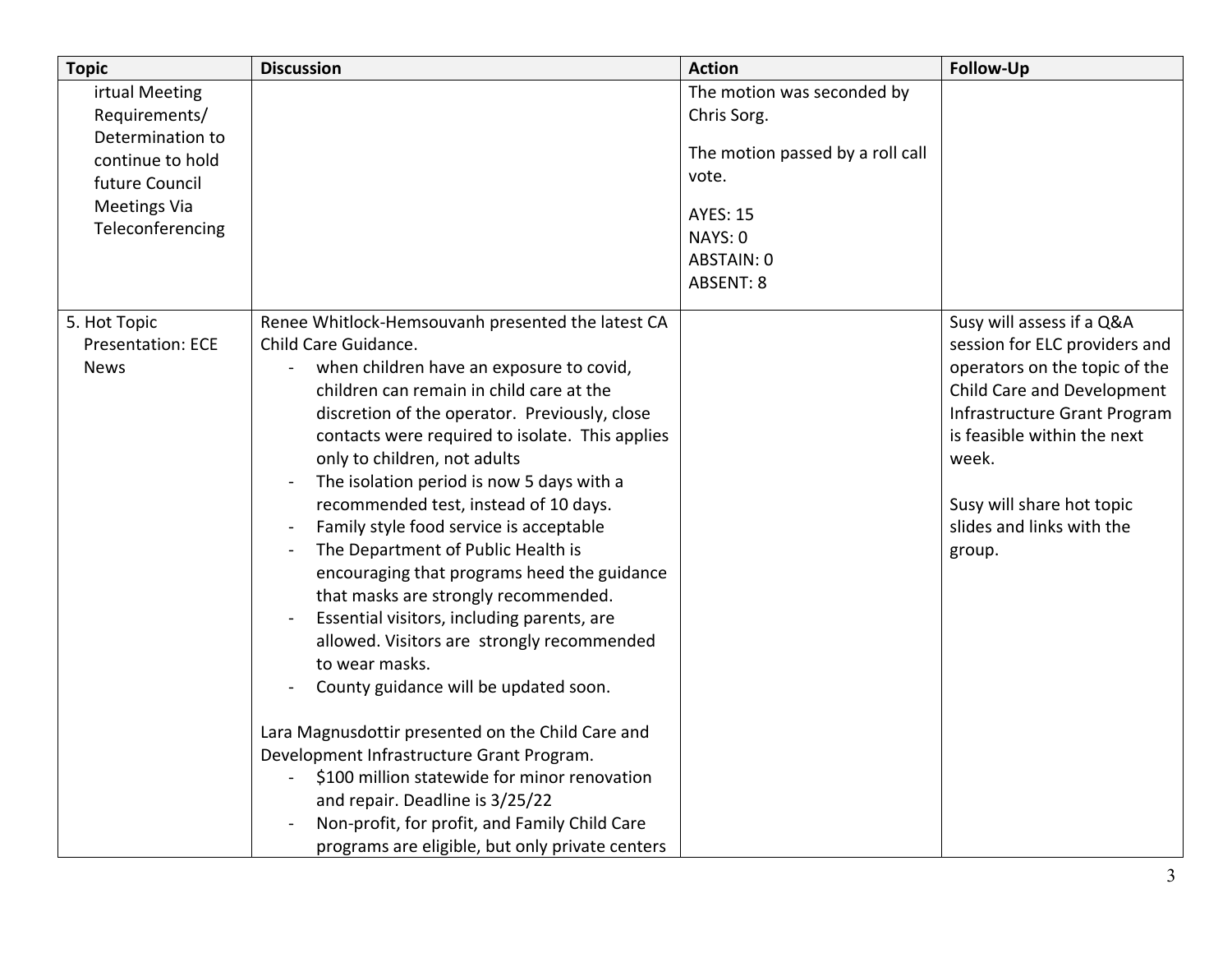| <b>Topic</b> | <b>Discussion</b>                                             | <b>Action</b> | <b>Follow-Up</b> |
|--------------|---------------------------------------------------------------|---------------|------------------|
|              | who serve subsidized children are eligible, and               |               |                  |
|              | must serve children ages 0-5.                                 |               |                  |
|              | LEAs, license exempt programs are not eligible                |               |                  |
|              | for the grant.                                                |               |                  |
|              | Centers can request up to \$249,999 and must                  |               |                  |
|              | provide services for four years following the                 |               |                  |
|              | grant.                                                        |               |                  |
|              | Family Child Care Programs can request up to                  |               |                  |
|              | \$75,000 and must provide services for two                    |               |                  |
|              | years following the grant.                                    |               |                  |
|              | Applicants must show that projects can be                     |               |                  |
|              | completed in 120 days.                                        |               |                  |
|              | Some examples of acceptable updates include                   |               |                  |
|              | equipment repair, flooring, ADA compliance,                   |               |                  |
|              | kitchen updates, outdoor/playground                           |               |                  |
|              | updates. Must be for childrens' environment.                  |               |                  |
|              | This grant does not cover major repairs.                      |               |                  |
|              | Applications must be submitted electronically                 |               |                  |
|              | Since funding is federal, applicants must be                  |               |                  |
|              | registered at sam.gov, and money must be                      |               |                  |
|              | held in a separate account. Documentation                     |               |                  |
|              | must be kept for seven years                                  |               |                  |
|              | Applicants must get three or more bids for any                |               |                  |
|              | project over \$5,000.                                         |               |                  |
|              | prioritizing applications for projects which are              |               |                  |
|              | ready to start and can be completed quickly.                  |               |                  |
|              | A grant program for major repairs to come<br>later this year. |               |                  |
|              | Renee commented that contractors must pay                     |               |                  |
|              | prevailing wage. Jessica suggested using a union              |               |                  |
|              | contractor since they pay the prevailing wage.                |               |                  |
|              |                                                               |               |                  |
|              | Renee asked if someone is doing two projects within           |               |                  |
|              | the same location would they apply once or twice?             |               |                  |
|              |                                                               |               |                  |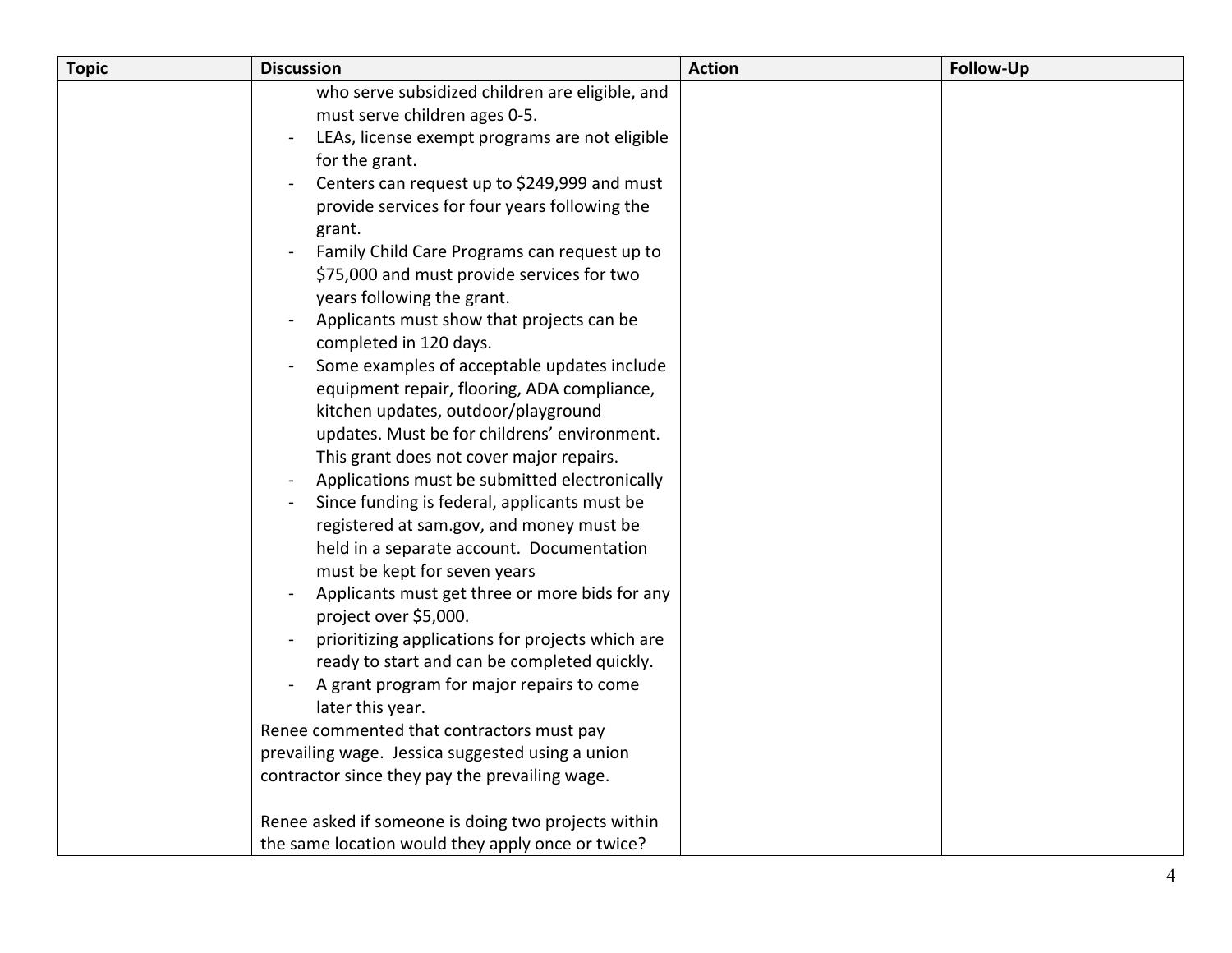| <b>Topic</b> | <b>Discussion</b>                                      | <b>Action</b> | <b>Follow-Up</b> |
|--------------|--------------------------------------------------------|---------------|------------------|
|              | Lara suggested that applicants can submit one          |               |                  |
|              | application for multiple projects within the           |               |                  |
|              | same location.                                         |               |                  |
|              | Renee asked where providers can get support.           |               |                  |
|              | Lara agreed that it will be difficult for providers to |               |                  |
|              | complete applications and gather necessary items.      |               |                  |
|              | Susy shared concern for FCC providers being able to    |               |                  |
|              | complete all necessary requirements.                   |               |                  |
|              | Lara and Susy shared that the local planning council   |               |                  |
|              | and resource and referral agency will do their best to |               |                  |
|              | support applicants in applying for the grant.          |               |                  |
|              | Soledad shared that Diana has been supporting a        |               |                  |
|              | provider to complete an application.                   |               |                  |
|              | Renee suggested a forum or Q&A session for             |               |                  |
|              | providers. Susy suggested that it may be possible to   |               |                  |
|              | put a Q&A session for providers together for next      |               |                  |
|              | week. Renee offered to help with the Q&A. Diana        |               |                  |
|              | Avilia offered her support for Spanish speaking        |               |                  |
|              | providers.                                             |               |                  |
|              | Brulene Zanutto presented information on Universal     |               |                  |
|              | PreKindergarten.                                       |               |                  |
|              | Brulene shared that Transitional Kindergarten          |               |                  |
|              | (TK) and Universal Pre-Kindergarten (UPK) are          |               |                  |
|              | part of the state-wide effort toward Preschool         |               |                  |
|              | through Third Grade (P-3) alignment.                   |               |                  |
|              | Early Attendance Transitional Kindergarten             |               |                  |
|              | (ETK) students can be enrolled, but school             |               |                  |
|              | districts will not receive funding until their 5th     |               |                  |
|              | birthday                                               |               |                  |
|              | School districts will not receive funding for          |               |                  |
|              | children with birthdays between July 1 and             |               |                  |
|              | September 1 until the 2025/2026 school year            |               |                  |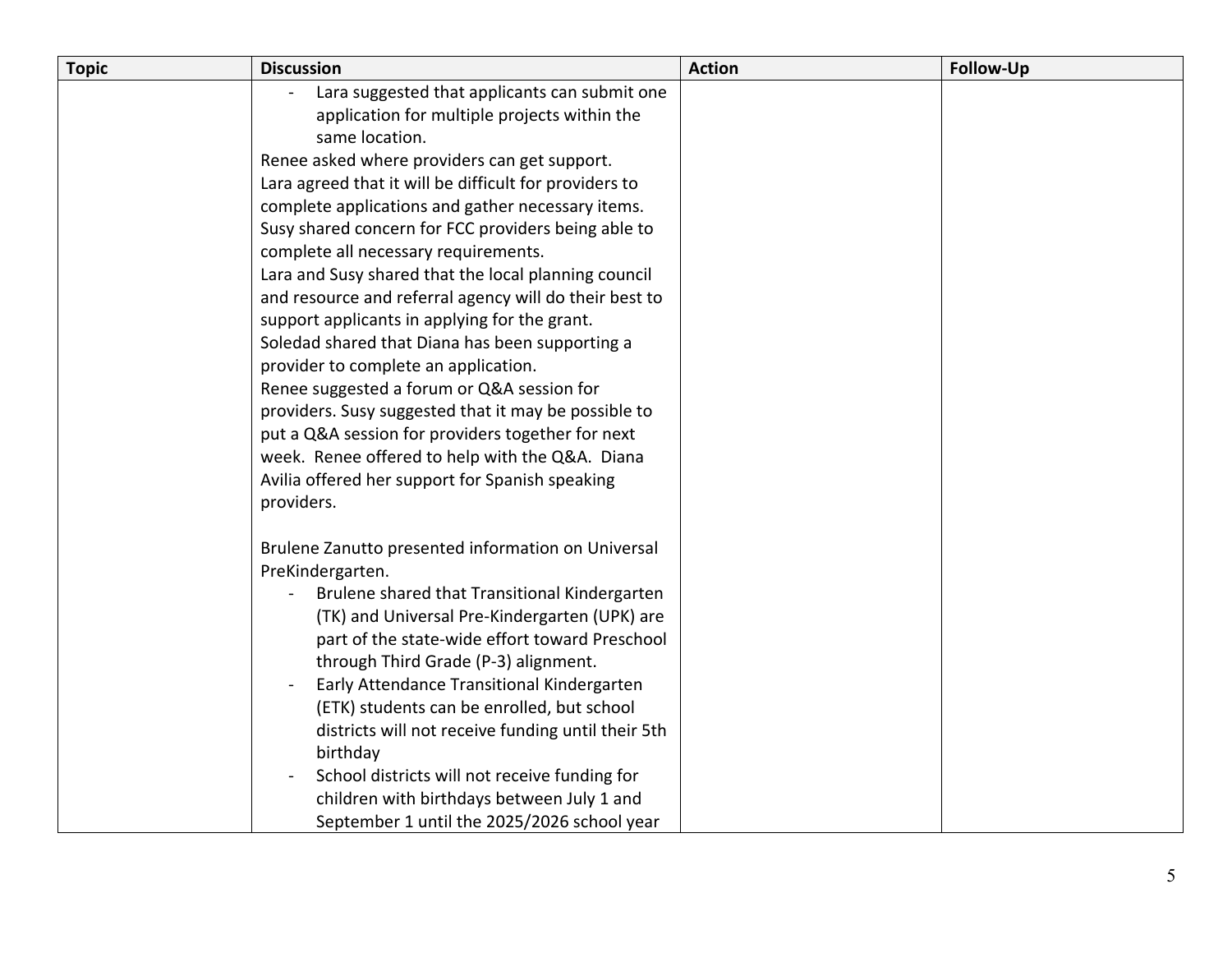| <b>Topic</b> | <b>Discussion</b>                               | <b>Action</b> | <b>Follow-Up</b> |
|--------------|-------------------------------------------------|---------------|------------------|
|              | Many Sonoma County LEAs are planning for        |               |                  |
|              | full implementation in the 2022/2023 school     |               |                  |
|              | year in order to boost their enrollment         |               |                  |
|              | numbers and avoid blending TK with              |               |                  |
|              | Kindergarten.                                   |               |                  |
|              | The UPK collaborative will begin meeting this   |               |                  |
|              | month. Brulene shared that there was a large    |               |                  |
|              | response from the community to participate.     |               |                  |
|              | A survey was sent out on 3/3/22 to everyone     |               |                  |
|              | who had expressed interest in joining the       |               |                  |
|              | collaborative. Brulene shared that              |               |                  |
|              | participation may be limited to one person      |               |                  |
|              | from each organization, or one person from      |               |                  |
|              | leadership and one teacher/provider.            |               |                  |
|              | Stipends for teachers/providers who             |               |                  |
|              | participate will be available.                  |               |                  |
|              | Brulene shared an opportunity to participate    |               |                  |
|              | in a survey from the CTC regarding the PK-3     |               |                  |
|              | ECE Specialist Credential. Survey open until    |               |                  |
|              | March 11 and is open to all. Brulene shared     |               |                  |
|              | information on upcoming Focus group input       |               |                  |
|              | sessions on the PK-3 ECE Specialist Credential. |               |                  |
|              | Brulene shared that many superintendents        |               |                  |
|              | and principals do not have ECE experience in    |               |                  |
|              | their background and is coordinating a UPK      |               |                  |
|              | Admin Speaker Series in an effort to introduce  |               |                  |
|              | them to developmentally appropriate             |               |                  |
|              | practices for four year old children. The first |               |                  |
|              | speaker will be Ann Lewin-Benham.               |               |                  |
|              | Brulene asked for recommendations for a         |               |                  |
|              | presenter with knowledge about play-based       |               |                  |
|              | curriculum.                                     |               |                  |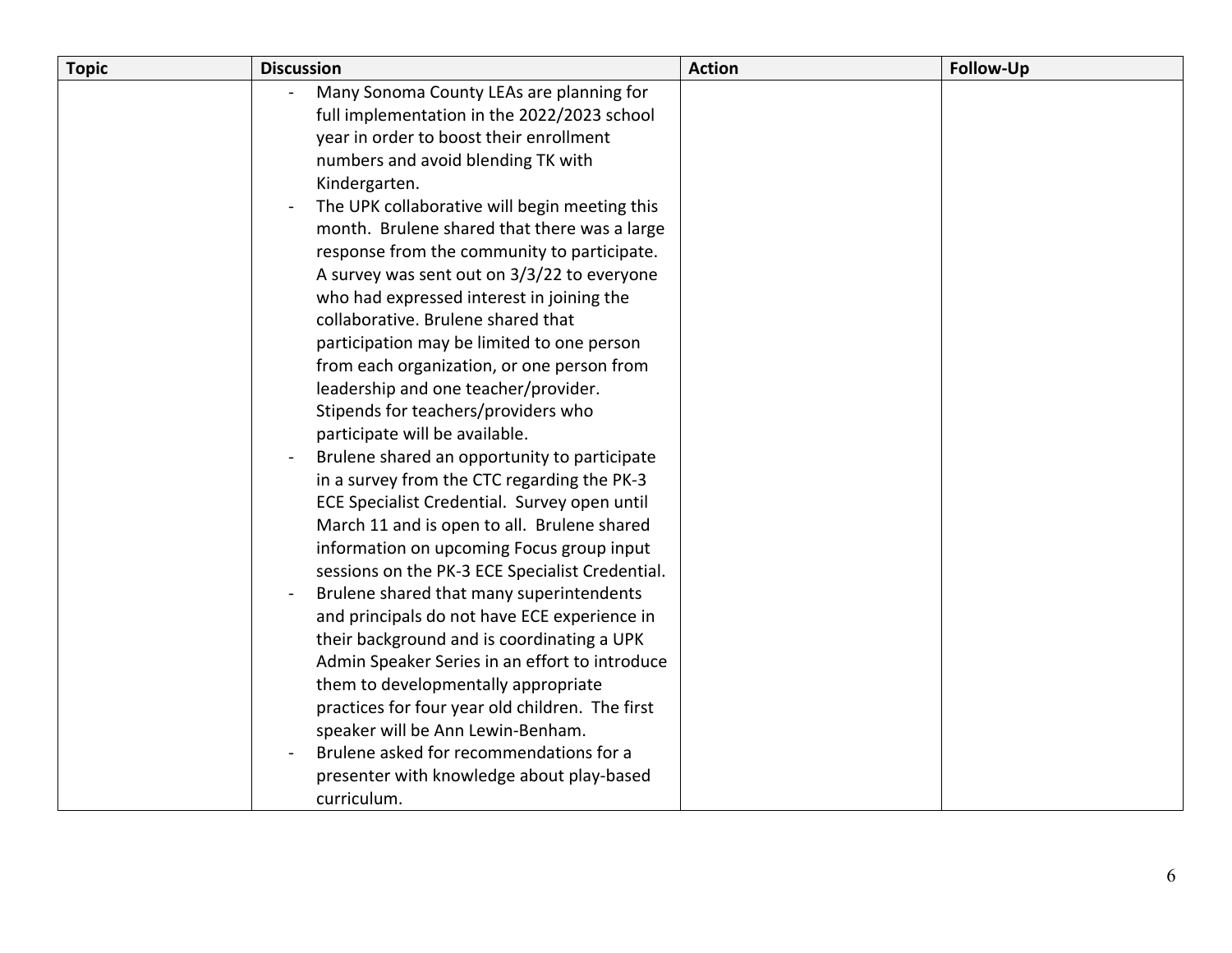| <b>Topic</b>                                                                                                             | <b>Discussion</b>                                                                                                                                                                                                                                                                                                                                                                                                                                                                                                                                                                                                                                                                                                                                                                                                                                                                              | <b>Action</b> | <b>Follow-Up</b> |
|--------------------------------------------------------------------------------------------------------------------------|------------------------------------------------------------------------------------------------------------------------------------------------------------------------------------------------------------------------------------------------------------------------------------------------------------------------------------------------------------------------------------------------------------------------------------------------------------------------------------------------------------------------------------------------------------------------------------------------------------------------------------------------------------------------------------------------------------------------------------------------------------------------------------------------------------------------------------------------------------------------------------------------|---------------|------------------|
|                                                                                                                          | Susan shared that she may have a contact who<br>could speak about the data and research<br>related to early education.<br>Kathy suggested a presentation about positive<br>behavior support for preschool - about<br>common 4 year old behaviors and how 4 year<br>olds need different approaches and policies<br>than elementary school kids.<br>Renee shared appreciation for the direction<br>Brulene and Ryan are going with the support<br>of the community around the transition to<br>UPK. Renee advocated for outreach to<br>families and providers in order to share the<br>latest information on the rollout of<br>transitional kindergarten.<br>Brulene shared that town hall type of meeting<br>is something she and Ryan are planning, and<br>that SCOE's family guide outlining options for<br>families with four year olds will be available<br>soon in English and in Spanish. |               |                  |
| 6. Child Care<br>Consumers/Child<br><b>Care Providers</b><br>Input/Member<br>Announcements<br>7. Public<br>Announcements | Rebecca Hachmyer from Old Adobe Union School<br>District shared that their after school program is<br>hiring. Preschool teacher for the fall.<br>Missy shared about the Evening of Honor on April 8th.<br>Retirees will be honored. More information and<br>invitations coming soon.<br>Richard De Leon from Hanna Institute shared that<br>their summit will have a specific ECE track. Link<br>shared in the chat.                                                                                                                                                                                                                                                                                                                                                                                                                                                                           |               |                  |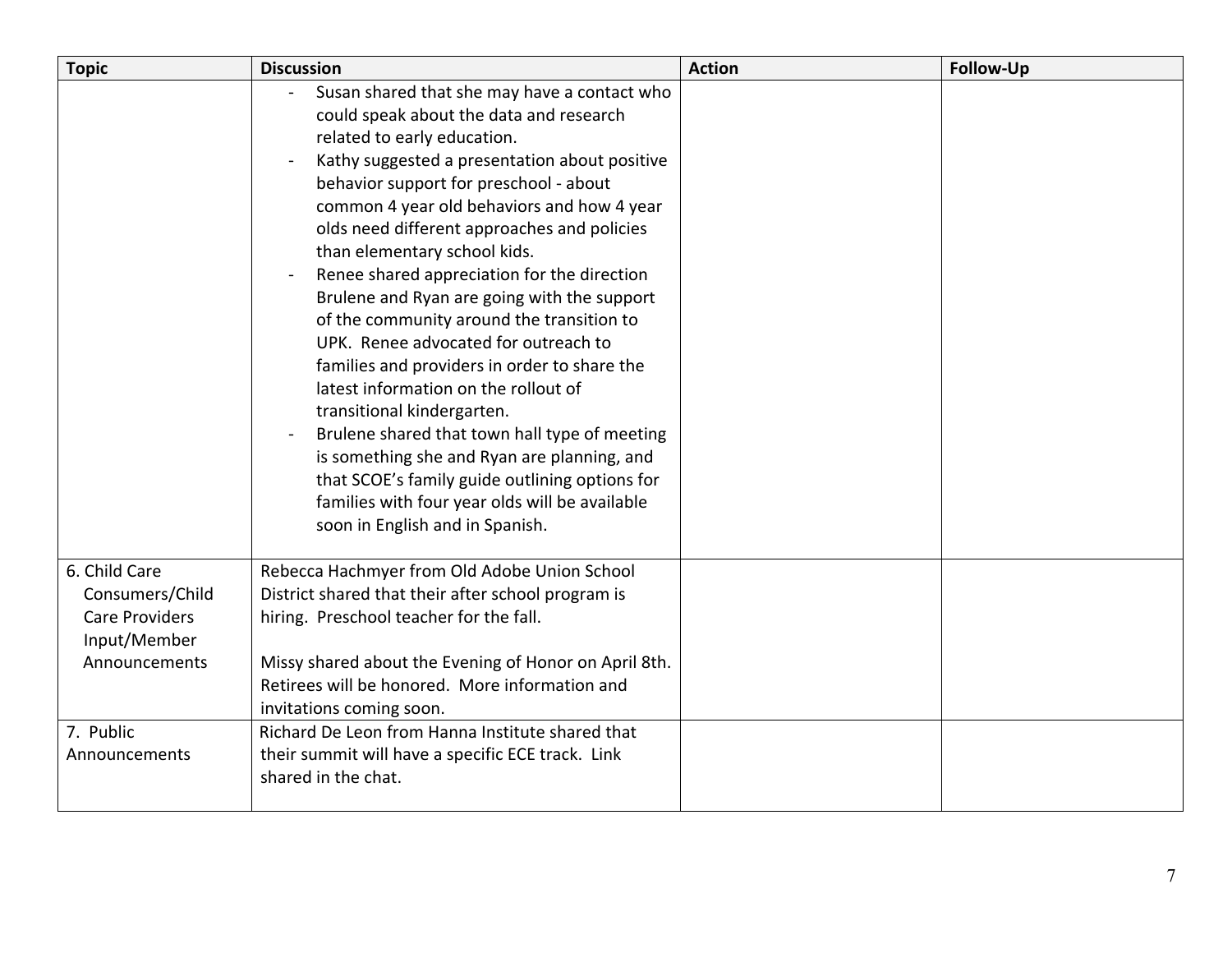| <b>Topic</b>                                                    | <b>Discussion</b>                                                                                                                                                                                                                                                                                                                                                                                                                                                                                                                                                                                                                                                                                                                                                  | <b>Action</b>                                                                                                                                                                                                                                                                                           | <b>Follow-Up</b>                                                                                          |
|-----------------------------------------------------------------|--------------------------------------------------------------------------------------------------------------------------------------------------------------------------------------------------------------------------------------------------------------------------------------------------------------------------------------------------------------------------------------------------------------------------------------------------------------------------------------------------------------------------------------------------------------------------------------------------------------------------------------------------------------------------------------------------------------------------------------------------------------------|---------------------------------------------------------------------------------------------------------------------------------------------------------------------------------------------------------------------------------------------------------------------------------------------------------|-----------------------------------------------------------------------------------------------------------|
| 8. Sonoma County<br><b>Equity in Education</b><br>Initiative ** | Richard De Leon from the Hanna Institute shared<br>information about the Sonoma County Equity in<br>Education Initiative. High school students from all<br>over to Sonoma County have participated in creating<br>the Equity in Education Initiative and are asking<br>individuals and organizations to sign on to the Equity<br>pledge.<br>Susy played the Sonoma County Equity in Education<br>Initiative's video.                                                                                                                                                                                                                                                                                                                                               | A motion for the Child Care<br>Planning Council to sign onto<br>the Sonoma County Equity in<br>Education's pledge was made<br>by Missy Danneberg.<br>The motion was seconded by<br>Cathy Vaughn.<br>The motion passed by a roll call<br>vote.<br><b>AYES: 14</b><br>NAYS: 0<br>ABSTAIN: 0<br>ABSENT: 9  |                                                                                                           |
| 9. Finance Committee<br>Report**                                | Cathy shared the proposed budget revision for the<br>2021/2022 year. Quality Counts California (QCC)<br>budget did not change. The CCPC budget was<br>increased to account for conference, technology<br>stipend, and other services and operating expenses.<br>CSPP/QRIS budget did not change. IEEEP budget did<br>not change. TALLK project did not change. A<br>proposed Shared Services Network budget was<br>shared.<br>Susy shared that the Shared Services Network is a<br>new program and the budget revision includes<br>accepting funding for that project.<br>Steven asked how CCPC is funded. Susy shared that<br>funding comes from CDSS and is federal and state<br>funding, and that some projects are funded with CDE<br>and local grant funding. | A motion for the Child Care<br>Planning Council to approve the<br>2021/2022 draft budget<br>revision was made by Missy<br>Danneberg.<br>The motion was seconded by<br>Renee Whitlock-Hemsouvanh.<br>The motion passed by a roll call<br>vote.<br><b>AYES: 13</b><br>NAYS: 0<br>ABSTAIN: 0<br>ABSENT: 10 | Susy will share the CCPC's<br>program slides which were<br>shared at the beginning of<br>the fiscal year. |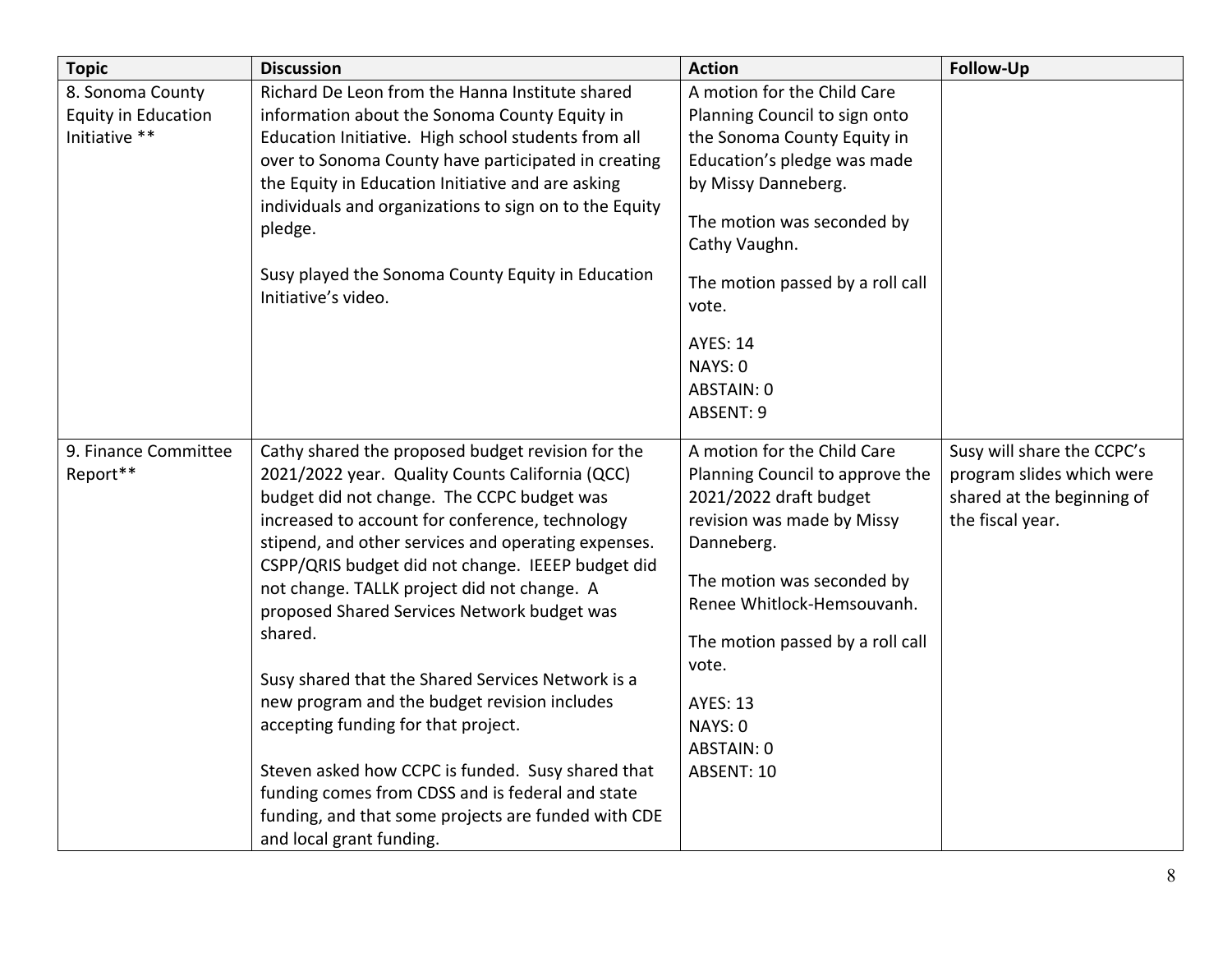| <b>Topic</b>                                          | <b>Discussion</b>                                                                                                                                                                                                                                                                                                                                                                                                      | <b>Action</b>                                                                                 | <b>Follow-Up</b>                                    |
|-------------------------------------------------------|------------------------------------------------------------------------------------------------------------------------------------------------------------------------------------------------------------------------------------------------------------------------------------------------------------------------------------------------------------------------------------------------------------------------|-----------------------------------------------------------------------------------------------|-----------------------------------------------------|
|                                                       | Renee suggested that CCPC's budget may be a good<br>topic for a future council meeting in order to clarify<br>the various funding streams and budget<br>considerations. Susy offered to share the CCPC's<br>programs powerpoint which was shared at the<br>beginning of the fiscal year.                                                                                                                               |                                                                                               |                                                     |
| 10. CCPC Elections<br><b>Chair Elect</b>              | Susy Marrón shared information on the process to<br>elect a new Chair Elect. CCPC is currently accepting<br>nominations for the Chair-Elect position.<br>Nominations will be accepted through April 1, 2022.<br>Nominees must be CCPC voting members. Chair Elect<br>term is July 1, 2022 - June 30, 2023, with the intention<br>to move to the Chair position after the first year. It is<br>a three year commitment. |                                                                                               |                                                     |
| 11. Feedback & In-Kind<br><b>Contributions Forms.</b> | Links to the CCPC Feedback and<br>In-Kind Contributions forms were made<br>available in the Chat Box.<br>All attendees, including non-members, were<br>encouraged to complete the CCPC Feedback and In-<br>Kind Contributions forms. Time was given during the<br>meeting for this purpose.                                                                                                                            | In-Kind Contributions forms will<br>also be emailed to participants<br>following the meeting. |                                                     |
| 12. Adjournment                                       |                                                                                                                                                                                                                                                                                                                                                                                                                        | The meeting was adjourned at<br>10:33 am by unanimous<br>consent.                             | The next meeting is on April<br>1, 2022 at 9:00 am. |

## **Chat Box March 4, 2022**

08:58:30 From lbell to Everyone:

Good morning from Sassarini Preschool in Sonoma! Lisa Bell 08:58:56 From Chris Sorg- Sonoma County to Everyone: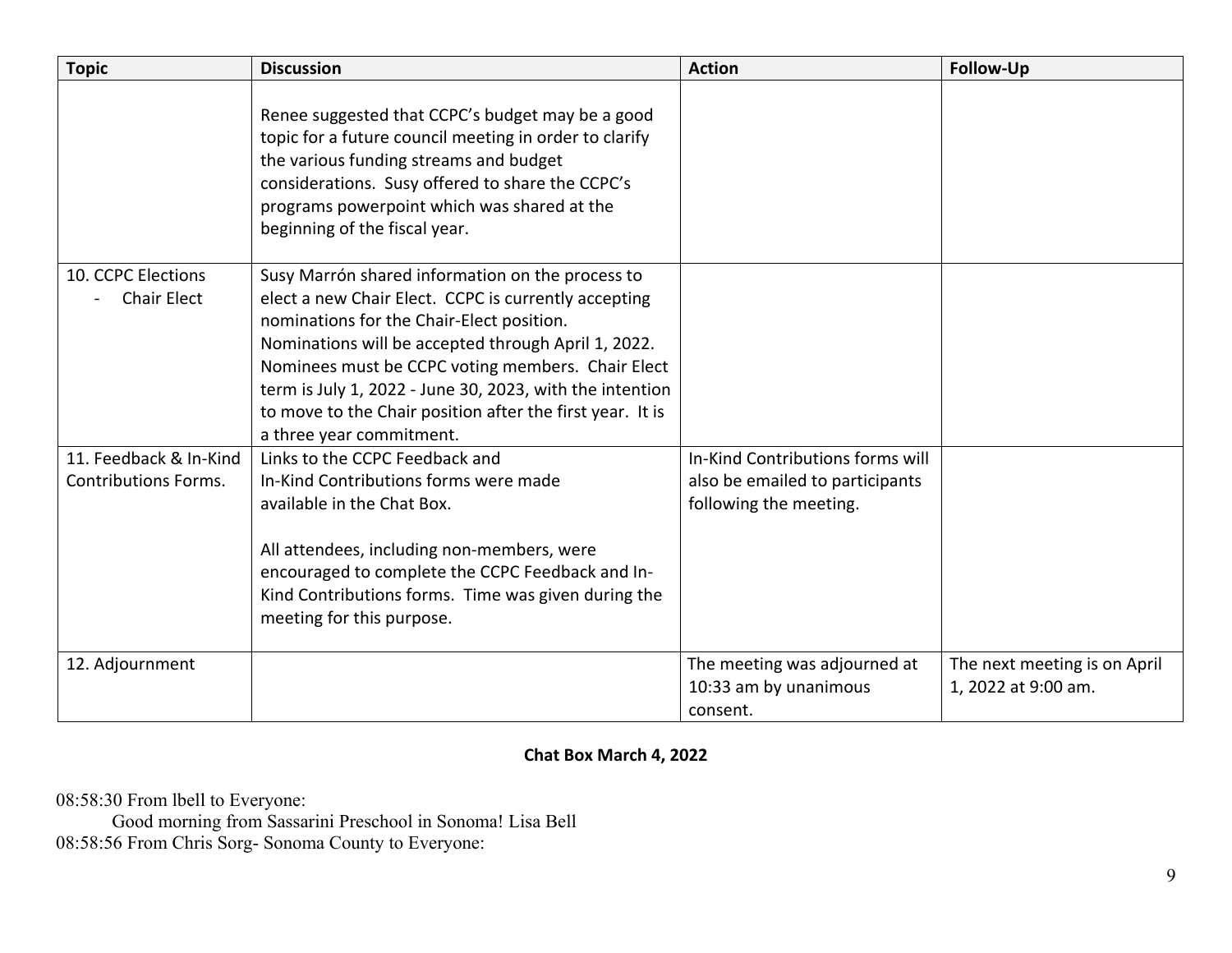Good Morning. Soledad Figueroa, River to Coast Children's Services Leona from the League of Women Voters. Good Morning! Chris Sorg, Child Care Coordinator at SonomaWORKS 08:58:56 From Susan Langer to Everyone: Good Morning Everyone, Susan Langer, Sonoma SELPA 08:58:57 From Cathy Vaughn to Everyone: Cathy Vaughn Montessori School of Sonoma 08:59:03 From Dana Zapanta, Principal to Everyone: Dana Zapanta, Principal SCOE (ECE/SHS) 08:59:08 From Kathy- Early Learning Institute to Everyone: Kathy Kelley - Early Learning Institute 08:59:15 From Diana Avila to Everyone: Diana Avila - River to Coast Children's Services 08:59:25 From Alice Hampton to Everyone: Alice Hampton, Santa Rosa Junior College 08:59:38 From Lillie Albachten to Everyone: Hi good morning from Sonoma State University Early Childhood Education Student here to observe for a class on Leadership/Advocacy pertaining to my major $\odot$ 08:59:45 From Liz DePrimo (she/her) to Everyone: Good Morning! Liz DePrimo, Child Care Planning Council | Sonoma County Office of Education 09:00:15 From Soledad Figueroa to Everyone: 09:00:31 From Erica Hurtado to Everyone: Welcome to SSU students! So happy you could join us :) 09:00:47 From Leslie Corral Cisneros (she/her/ella) to Everyone: Good morning all! Leslie Corral Cisneros, First 5 Sonoma County. I enjoy hiking during my free time :) 09:00:48 From Leona Judson to Everyone: 09:00:50 From Sharon Marts to Everyone: Hello from Sharon Marts. This is my first meeting as a child care professional and person looking into the advocacy field for children. I look forward to learning more about what the council does. 09:01:25 From Erica Hurtado to Everyone: In Kind Form Q3: [https://docs.google.com/forms/d/e/1FAIpQLSdhXsKghglhyJxOlaMRv8oT6Xd9o\\_MYu6OR6](https://docs.google.com/forms/d/e/1FAIpQLSdhXsKghglhyJxOlaMRv8oT6Xd9o_MYu6OR6)- FCXOPcL8ocYg/viewform?usp=sf\_link Meeting Feedback Form: [https://docs.google.com/forms/d/e/1FAIpQLSe2b0fmuUchrDu\\_ntYfKjLYqLUfTyOv5uGkqqo](https://docs.google.com/forms/d/e/1FAIpQLSe2b0fmuUchrDu_ntYfKjLYqLUfTyOv5uGkqqo)-

X0Hx\_Xm5Cw/viewform?usp=sf\_link

09:01:34 From Heather Sweet-Krikac, SAY to Everyone:

Good morning! Heather Sweet-Krikac, Social Advocates for Youth. I enjoy knitting :)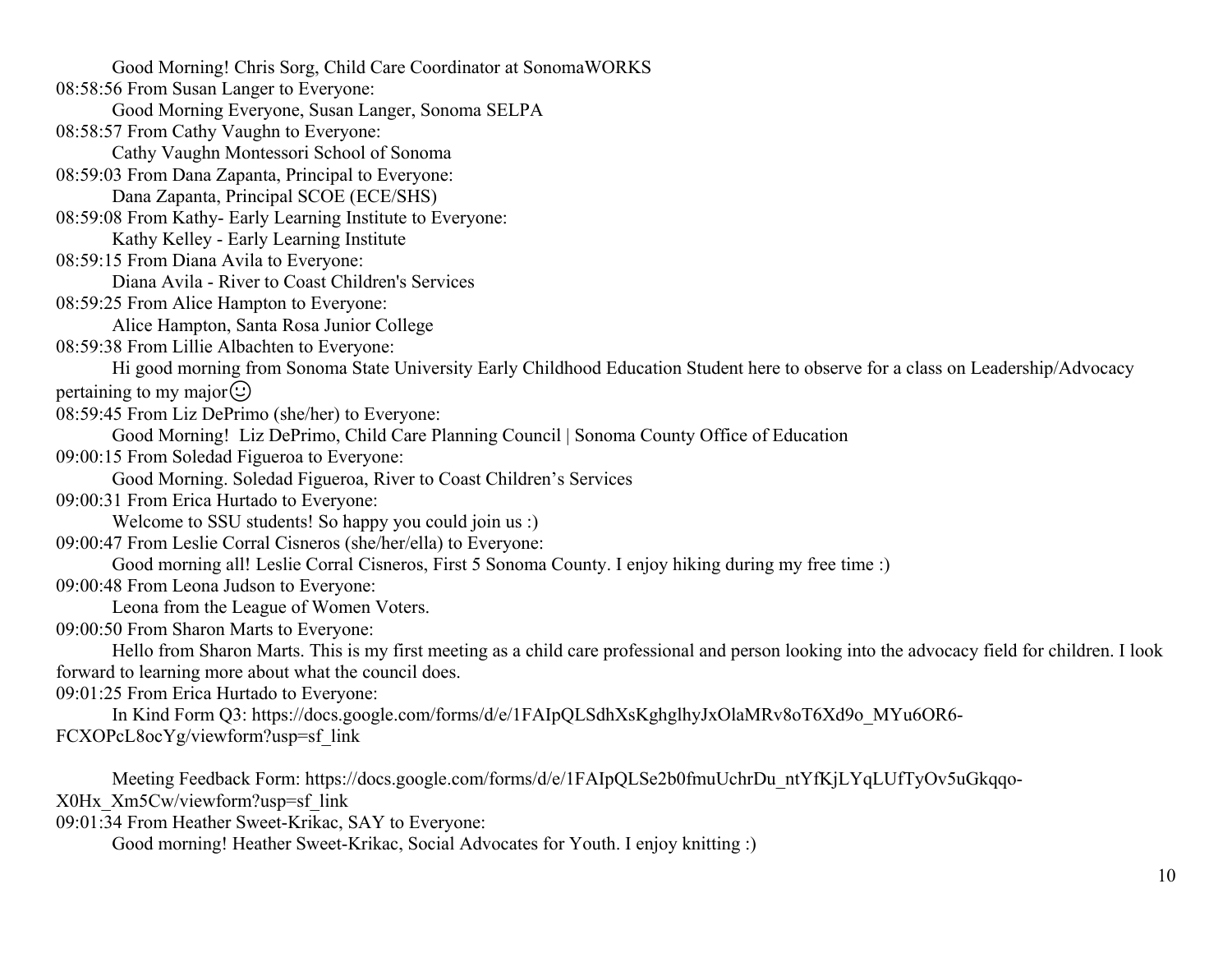Rebecca Hachmyer, Old Adobe Union School District. I enjoy hiking and coffee and scrolling [realtor.com](https://realtor.com) for cabins in the woods. Thank you How do we join the collaborative and get on the email list? 09:02:27 From Lara to Everyone: Good morning. Lara Magnusdottir, 4Cs Sonoma. Hiking. 09:03:31 From Brulene Zanutto to Everyone: Happy Friday! Brulene Zanutto, Sonoma County Office of Education, walking outside 09:04:15 From Sonya Valiente to Everyone: Sonya Valiente El Verano Preschool 09:04:34 From Ryan Kurada to Everyone: Good morning! Ryan Kurada, Sonoma County Office of Education. I enjoy going on hikes! 09:05:38 From Jessica Borland to Everyone: Jessica Borland-Windsor Unified School District 09:06:50 From Missy Danneberg to Everyone: Missy Danneberg, Santa Rosa Jr College. I enjoy gardening and hikes. 09:07:18 From Rebecca Hachmyer to Everyone: Renee for facilitating  $\blacktriangledown$ 09:14:45 From Missy Danneberg to Everyone: Thank you Renee. Some relief! Susy, could you send out those slides? 09:22:17 From Erica Hurtado to Everyone: Hi Missy, yes the slides will be shared 09:27:45 From Diana Avila - RCCS to Everyone: it's been very challenging and truly unmotivating to our Spanish speaking providers. 09:34:40 From Leona Judson to Everyone: What does TK stand for? 09:37:29 From Sonya Valiente to Everyone: Thank you for the great information! 09:39:42 From Susy Marrón (she/her/hers/ella) to Everyone: Transitional Kindergarten 09:43:29 From Kathy- Early Learning Institute to Everyone: 09:45:00 From Steven Worker to Everyone: I am interested. Steven Worker [smworker@ucanr.edu](mailto:smworker@ucanr.edu)  09:45:34 From Diana Avila - RCCS to Everyone: I am interested as well - [Davila@rccservices.org](mailto:Davila@rccservices.org) 09:45:35 From Brulene Zanutto to Everyone: [bzanuutto@scoe.org](mailto:bzanuutto@scoe.org)  09:45:54 From Susy Marrón (she/her/hers/ella) to Everyone: [bzanutto@scoe.org](mailto:bzanutto@scoe.org) ony one "u"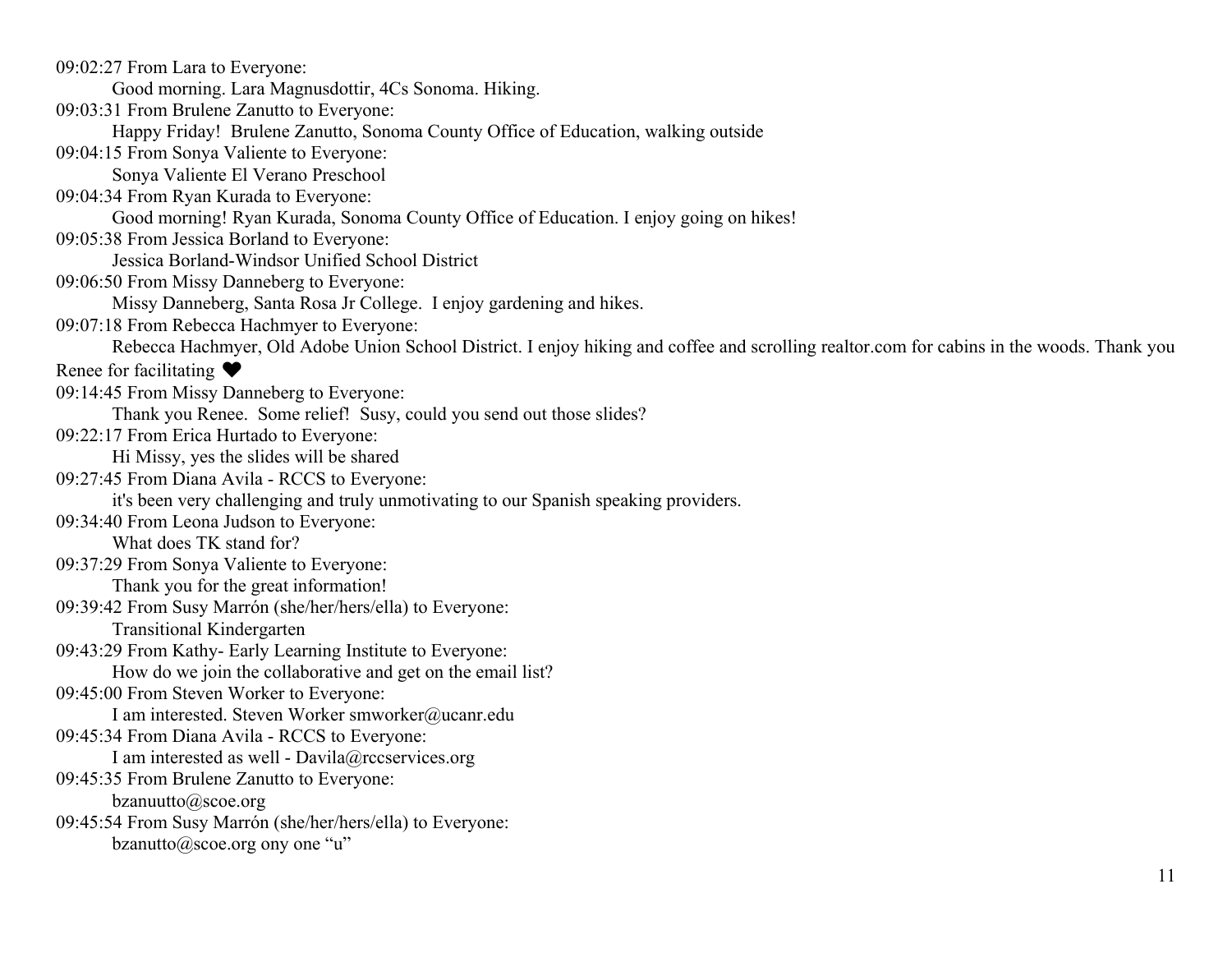09:49:02 From Erica Hurtado to Everyone:

ECE Specialist Credential Survey: <https://www.surveymonkey.com/r/7BVM7KB>

09:50:32 From Erica Hurtado to Everyone:

Focus Group Today March 4th:https://us02web.zoom.us/meeting/register/tZAvde6gqD8uGdLtW7Im9p4KbcPWycewnh9r

Focus Group March 7th:<https://us02web.zoom.us/meeting/register/tZcuf-iupz8rGNDC9wQWcm8bm95qqH7ijpSj>

Focus Group March 9th:<https://us02web.zoom.us/meeting/register/tZYodO2qqjoiEtQWFPpL8GEy6ujvzzYrQTgd> 09:50:48 From Susy Marrón (she/her/hers/ella) to Everyone:

Thanks, Erica!

09:51:56 From Lillie Albachten to Everyone:

Do you know for what amount of time the focus group sessions are?

09:52:53 From vivian xiang to Everyone:

would the session be recorded?

09:57:53 From Kathy- Early Learning Institute to Everyone:

Maybe a panel for play from SRJC Child Dev and SSU ECS?

09:58:06 From Susan Langer to Everyone:

Kathy, great idea

09:58:10 From Ryan Kurada to Everyone:

Ryan Kurada - [rkurada@scoe.org](mailto:rkurada@scoe.org) 

09:58:19 From Kathy- Early Learning Institute to Everyone:

As well as some of the local ECE providers who have wonderful play based programs

09:58:53 From Missy Danneberg to Everyone:

It would be really nice to have a local expert as a speaker so I am thinking of people!

09:59:13 From Susy Marrón (she/her/hers/ella) to Everyone:

@Missy, great idea!

09:59:41 From Kathy- Early Learning Institute to Everyone:

I also wonder about a presentation for them about positive behavior support for preschool - something about common 4 year old behaviors and how 4 year olds need different approach and policies than elementary school kids.

10:00:11 From Ryan Kurada to Everyone:

These are great ideas, thank you!

10:00:27 From vivian xiang to Everyone:

Is there any support for people to long or short distance travel and appreciation for their time?

10:00:54 From Jessica Borland to Everyone:

I have another meeting and need to go. Have a good weekend.

10:01:07 From Susy Marrón (she/her/hers/ella) to Everyone:

Thanks, Jessica!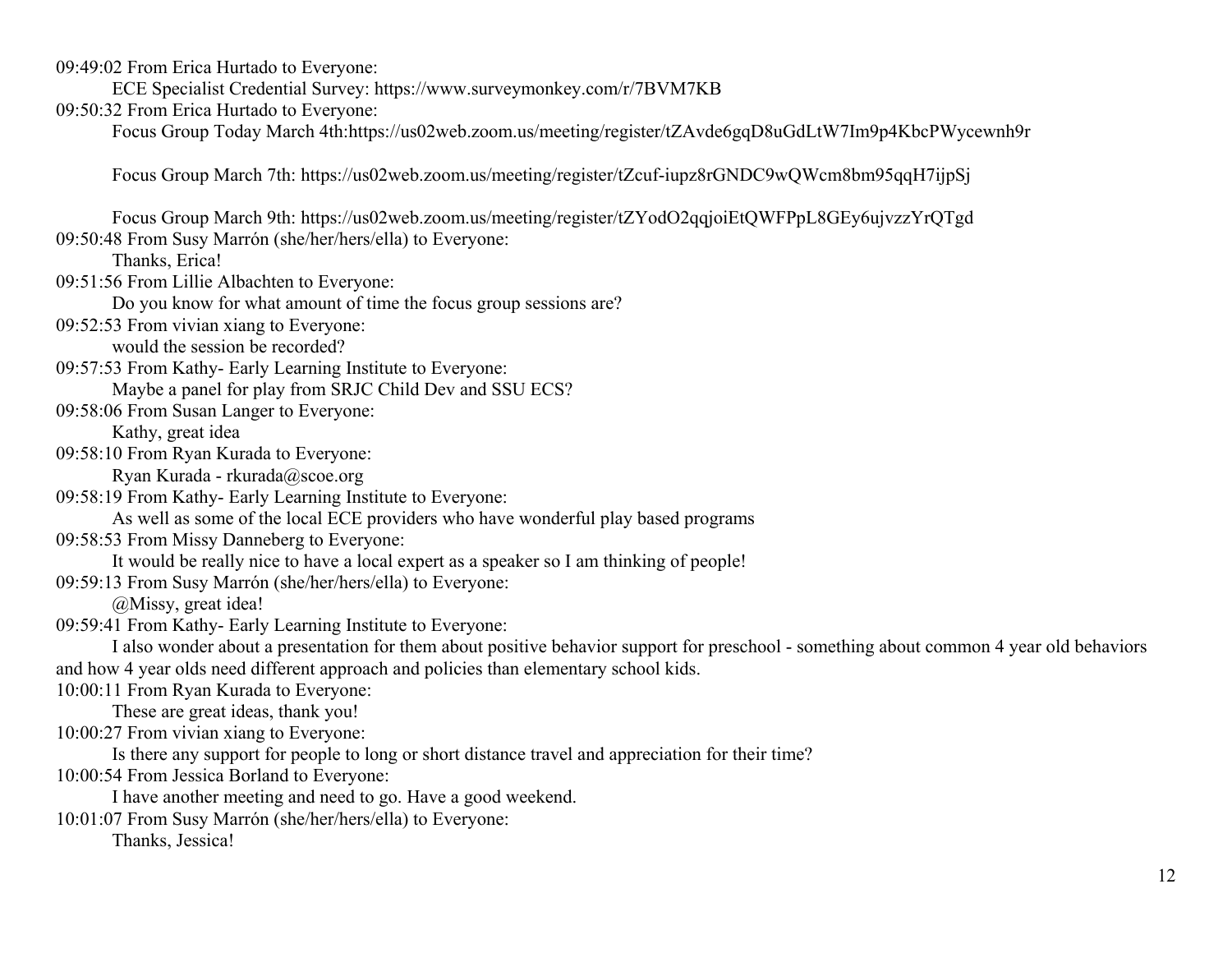10:02:29 From vivian xiang to Everyone: great points Kathy! 10:02:30 From Lara to Everyone: Thank you Kathy! Great points. 10:03:02 From Ryan Kurada to Everyone: Thank you, Kathy! 10:03:10 From Susan Langer to Everyone: I can help anyway you need 10:03:27 From Susy Marrón (she/her/hers/ella) to Everyone: Great ideas. Thanks, everyone! 10:03:54 From Ryan Kurada to Everyone: Thanks, Susan! Very exciting! 10:04:06 From Norine Doherty (she/her), Upstream Investments to Everyone: Wow! impressed with all of the amazing work that you, Susy and Ryan are doing! Very grateful for your team's fierce leadership in navigating this complicated and important change for our community! 10:04:28 From lbell to Everyone: I would also like to understand better the input that is happening around inclusion and supporting our dual language learners. 10:05:32 From Lara to Everyone: A town hall would be great for families as well. 10:06:26 From Sonya Valiente to Everyone: In Sonoma this week we had a TK information night - zoom meeting- they had it in Spanish also 10:06:40 From Susy Marrón (she/her/hers/ella) to Everyone: @Sonya, that is great! 10:08:03 From Susan Langer to Everyone: Lisa, I agree 10:11:03 From Missy Danneberg to Everyone: Evening of Honor - Missy Danneberg - [fwdan@sbcglobal.net](mailto:fwdan@sbcglobal.net) 10:11:36 From Missy Danneberg to Everyone: oops typo on email [fwdann@sbcglobal.net](mailto:fwdann@sbcglobal.net) 10:11:40 From Susy Marrón (she/her/hers/ella) to Everyone: <https://web.cvent.com/event/de0c4504-6301-474c-9eee-56915a43edb0/websitePage:49fd3310-7d38-4896-844c-0ba91584cd2c> Early Childhood Education Birthing Violence

Developmental Impacts of Trauma

African Ubuntu Pedagogy: Approach for Healing Trauma & Humanizing Learning Spaces

Hiding Trauma: When Children are Silenced